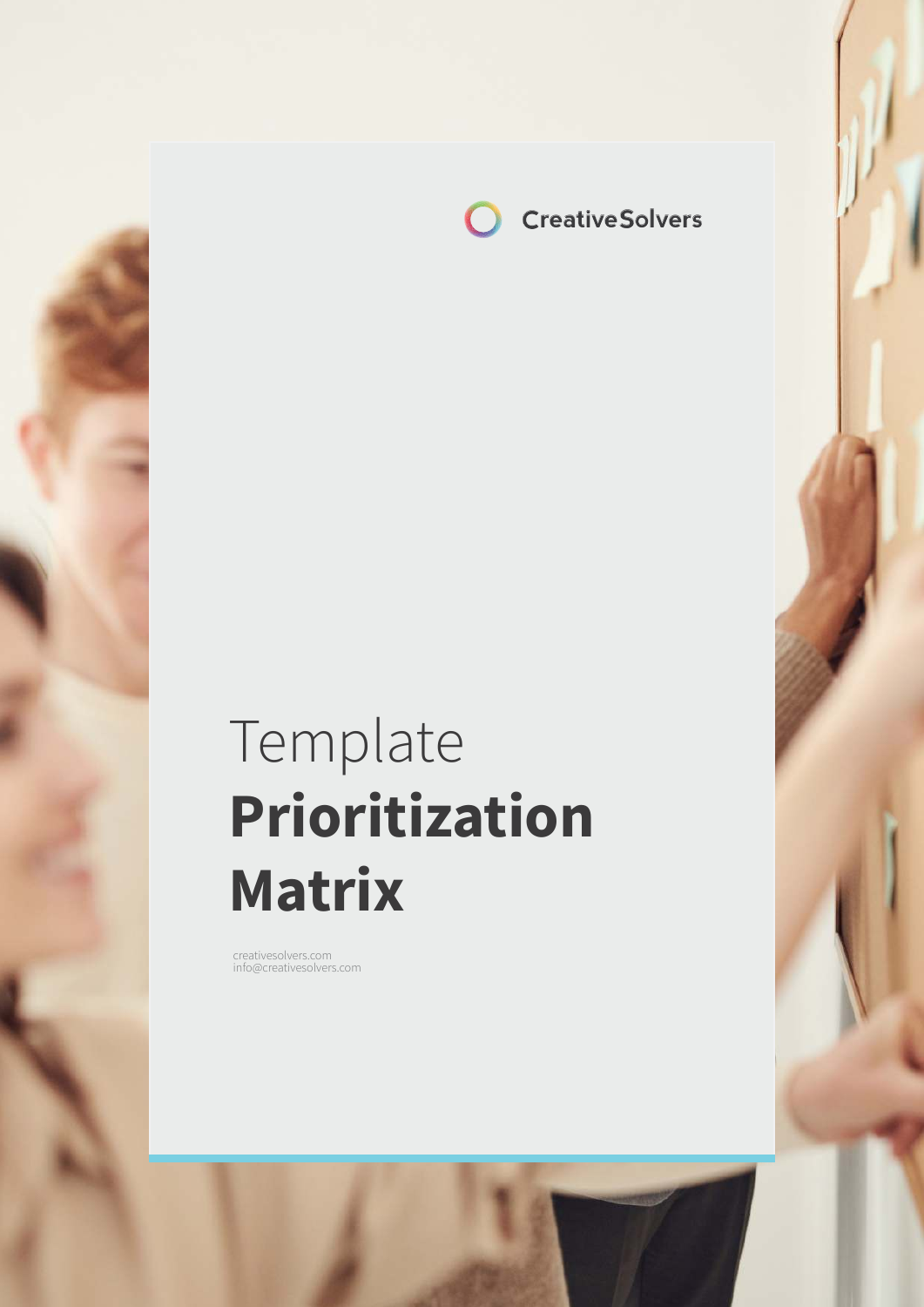## Create insight and **learn to prioritize**



### **PRIORITIZATION MATRIX INTRODUCTION**

The (2x2) prioritization matrix is a framework that gives teams visual insight to find out which projects have priorities and which can be postponed. Another name for the prioritization matrix is the Urgent-Important matrix or the Eisenhower matrix. The latter method is named after Dwight D. Eisenhower, the US President, although he has never been shown to have used the method himself.

The prioritization matrix helps you choose and prioritize tasks, problems and projects, for example. The prioritization matrix also helps people to organize their time more effectively, the matrix is more focused on time management. All of this is done on the basis of urgency and importance. This involves looking at, and then sorting, which tasks are less urgent and which important tasks must be performed as quickly as possible.

The matrix consists of a grid divided into four quadrants, with 2x2 squares. The vertical axis reads "importance" and the horizontal axis reads "urgency". The to-do items are organized on the grid based on importance and urgency. All tasks, problems and projects can also be placed in the right place in the chart. Quadrant 1 stands for high importance and urgency. Quadrant 2 for high importance and little urgency. Quadrant 3 for little importance and high urgency. Quadrant 4 for little importance and little urgency. In this way, the prioritization matrix gives the team insight into which task, problem or project they should focus on and in which order that should be done.

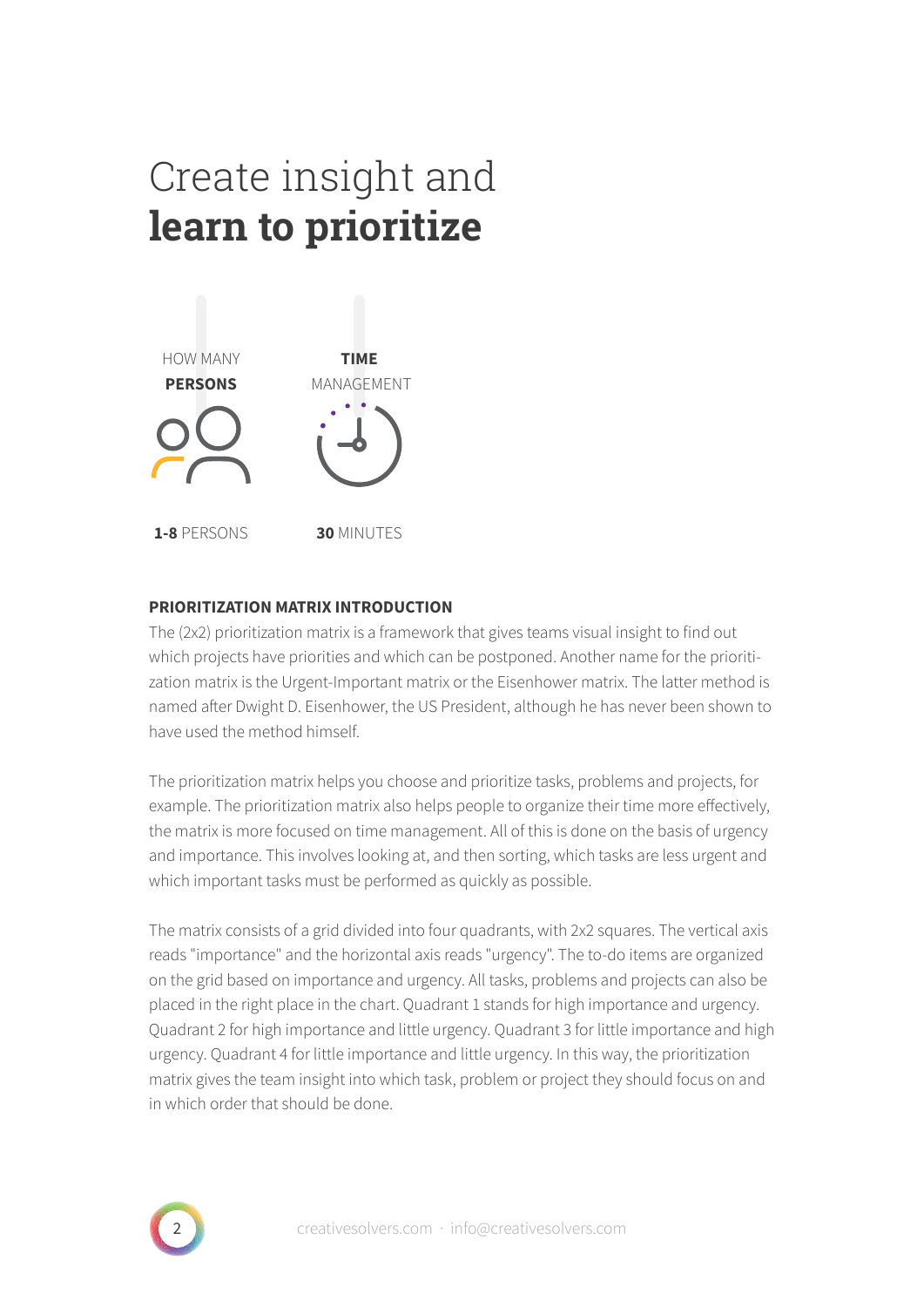## **Executing** the Method

#### Draw the Matrix ∩

For this method, use the matrix from the template, a digital paper or a large sheet of paper of at least A4 size. Draw the matrix with the four quadrants. Write "importance" on the vertical axis, "urgency" on the horizontal axis, then divide the quadrants. Quadrant 1: high importance and urgency. Quadrant 2: high importance and little urgency. Quadrant 3: little importance and high urgency. Quadrant 4: little importance and little urgency.

#### Draw up a List ∩

Then make a list of any important tasks, problems or projects. Please note: it is not about collecting as many tasks as possible, but performing them.

#### Fill in the Matrix  $\cap$

Go through all important tasks, problems or projects per item, use the list drawn up. Sort the items by urgency and importance. Which items are less urgent and which items are important and should be performed as soon as possible? Place them in the corresponding quadrant. Do not place more than eight items in one quadrant.

### Execute

Now that all items are clearly displayed, the items from quadrant 1 can be executed, then quadrant 2 and so on until all tasks from all quadrants have been completed. Tip: it is also wise to make a suitable schedule based on this matrix.

Tick off the steps